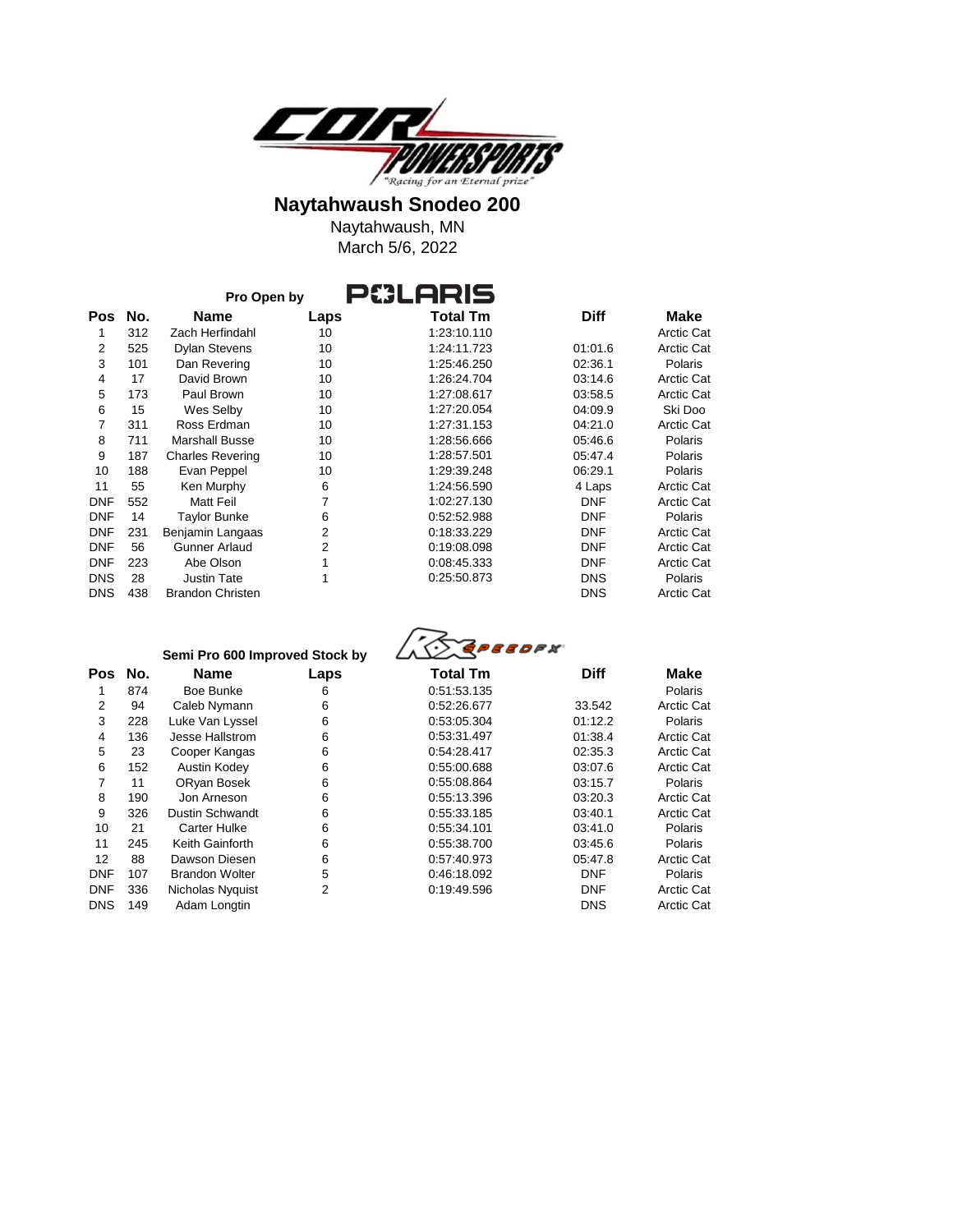|     |     | Pro Factory 600 by      |      |
|-----|-----|-------------------------|------|
| Pos | No. | Name                    | Laps |
| 1   | 101 | Dan Revering            | 10   |
| 2   | 312 | Zach Herfindahl         | 10   |
| 3   | 14  | <b>Taylor Bunke</b>     | 10   |
| 4   | 15  | Wes Selby               | 10   |
| 5   | 173 | Paul Brown              | 10   |
| 6   | 525 | <b>Dylan Stevens</b>    | 10   |
| 7   | 711 | Marshall Busse          | 10   |
| 8   | 187 | <b>Charles Revering</b> | 10   |
| 9   | 223 | Abe Olson               | 10   |
| DNF | 28  | Justin Tate             | 8    |
| DNF | 17  | David Brown             | 6    |
| DNF | 55  | Ken Murphy              | 3    |
| DNF | 311 | Ross Erdman             | 2    |
| DNF | 552 | Matt Feil               | 2    |

# **ARCTIC CAT**

| s | <b>Total Time</b> | <b>Diff</b> | <b>Make</b>       |
|---|-------------------|-------------|-------------------|
|   | 1:23:39.443       |             | Polaris           |
|   | 1:24:32.306       | 52.863      | Arctic Cat        |
|   | 1:24:43.359       | 01:03.9     | Polaris           |
|   | 1:25:11.300       | 01:31.9     | Ski Doo           |
|   | 1:26:05.971       | 02:26.5     | Arctic Cat        |
|   | 1:26:33.750       | 02:54.3     | Arctic Cat        |
|   | 1:26:40.049       | 03:00.6     | Polaris           |
|   | 1:26:46.526       | 03:07.1     | Polaris           |
|   | 1:27:17.198       | 03:37.8     | Arctic Cat        |
|   | 1:07:03.758       | DNF         | Polaris           |
|   | 0:53:06.905       | DNF         | Arctic Cat        |
|   | 0:27:01.248       | DNF         | <b>Arctic Cat</b> |
|   | 0:17:21.079       | DNF         | Arctic Cat        |
|   | 0:18:41.889       | DNF         | Arctic Cat        |
|   |                   |             |                   |

# г

|            |     | Semi Pro Factory 600 by |      |                 |             |                   |
|------------|-----|-------------------------|------|-----------------|-------------|-------------------|
| <b>Pos</b> | No. | <b>Name</b>             | Laps | <b>Total Tm</b> | <b>Diff</b> | <b>Make</b>       |
|            | 136 | Jesse Hallstrom         | 6    | 0:51:44.183     |             | <b>Arctic Cat</b> |
| 2          | 188 | Evan Peppel             | 6    | 0:51:46.007     | 1.824       | <b>Polaris</b>    |
| 3          | 94  | Caleb Nymann            | 6    | 0:52:19.939     | 35.756      | <b>Arctic Cat</b> |
| 4          | 107 | <b>Brandon Wolter</b>   | 6    | 0:53:36.814     | 01:52.6     | <b>Polaris</b>    |
| 5          | 245 | Keith Gainforth         | 6    | 0:53:43.263     | 01:59.1     | <b>Polaris</b>    |
| 6          | 21  | <b>Carter Hulke</b>     | 6    | 0:53:50.701     | 02:06.5     | Polaris           |
| 7          | 336 | Nicholas Nyquist        | 6    | 0:54:22.204     | 02:38.0     | <b>Arctic Cat</b> |
| 8          | 228 | Luke Van Lyssel         | 6    | 0:56:28.592     | 04:44.4     | Polaris           |
| 9          | 152 | Austin Kodey            | 6    | 0:56:41.244     | 04:57.1     | <b>Arctic Cat</b> |
| <b>DNF</b> | 11  | ORyan Bosek             | 1    | 0:09:02.527     | <b>DNF</b>  | Polaris           |
| <b>DNF</b> | 23  | Cooper Kangas           |      | 0:09:09.442     | <b>DNF</b>  | <b>Arctic Cat</b> |
| <b>DNF</b> | 88  | Dawson Diesen           | 1    | 0:09:36.306     | <b>DNF</b>  | <b>Arctic Cat</b> |
| <b>DNF</b> | 326 | Dustin Schwandt         |      |                 | <b>DNF</b>  | <b>Arctic Cat</b> |
| <b>DNF</b> | 874 | Boe Bunke               |      |                 | <b>DNF</b>  | Polaris           |
| <b>DNS</b> | 2   | <b>Travis Longtin</b>   |      |                 | <b>DNS</b>  | <b>Arctic Cat</b> |
| <b>DNS</b> | 149 | Adam Longtin            |      |                 | <b>DNS</b>  | <b>Arctic Cat</b> |
|            |     |                         |      |                 |             |                   |

|            |     |                         |      | <b>UEX</b>      |             |                |
|------------|-----|-------------------------|------|-----------------|-------------|----------------|
|            |     | Semi Pro Factory 600 by |      |                 |             |                |
| Pos        | No. | <b>Name</b>             | Laps | <b>Total Tm</b> | <b>Diff</b> | <b>Make</b>    |
|            | 136 | Jesse Hallstrom         | 6    | 0:51:44.183     |             | Arctic Cat     |
| 2          | 188 | Evan Peppel             | 6    | 0:51:46.007     | 1.824       | <b>Polaris</b> |
| 3          | 94  | Caleb Nymann            | 6    | 0:52:19.939     | 35.756      | Arctic Cat     |
| 4          | 107 | <b>Brandon Wolter</b>   | 6    | 0:53:36.814     | 01:52.6     | Polaris        |
| 5          | 245 | Keith Gainforth         | 6    | 0:53:43.263     | 01:59.1     | Polaris        |
| 6          | 21  | <b>Carter Hulke</b>     | 6    | 0:53:50.701     | 02:06.5     | Polaris        |
| 7          | 336 | Nicholas Nyquist        | 6    | 0:54:22.204     | 02:38.0     | Arctic Cat     |
| 8          | 228 | Luke Van Lyssel         | 6    | 0:56:28.592     | 04:44.4     | Polaris        |
| 9          | 152 | Austin Kodey            | 6    | 0:56:41.244     | 04:57.1     | Arctic Cat     |
| DNF        | 11  | ORyan Bosek             |      | 0:09:02.527     | <b>DNF</b>  | Polaris        |
| DNF        | 23  | Cooper Kangas           |      | 0:09:09.442     | <b>DNF</b>  | Arctic Cat     |
| DNF        | 88  | Dawson Diesen           |      | 0:09:36.306     | <b>DNF</b>  | Arctic Cat     |
| DNF        | 326 | <b>Dustin Schwandt</b>  |      |                 | <b>DNF</b>  | Arctic Cat     |
| DNF        | 874 | Boe Bunke               |      |                 | <b>DNF</b>  | Polaris        |
| DNS        | 2   | Travis Longtin          |      |                 | <b>DNS</b>  | Arctic Cat     |
| <b>DNS</b> | 149 | Adam Longtin            |      |                 | <b>DNS</b>  | Arctic Cat     |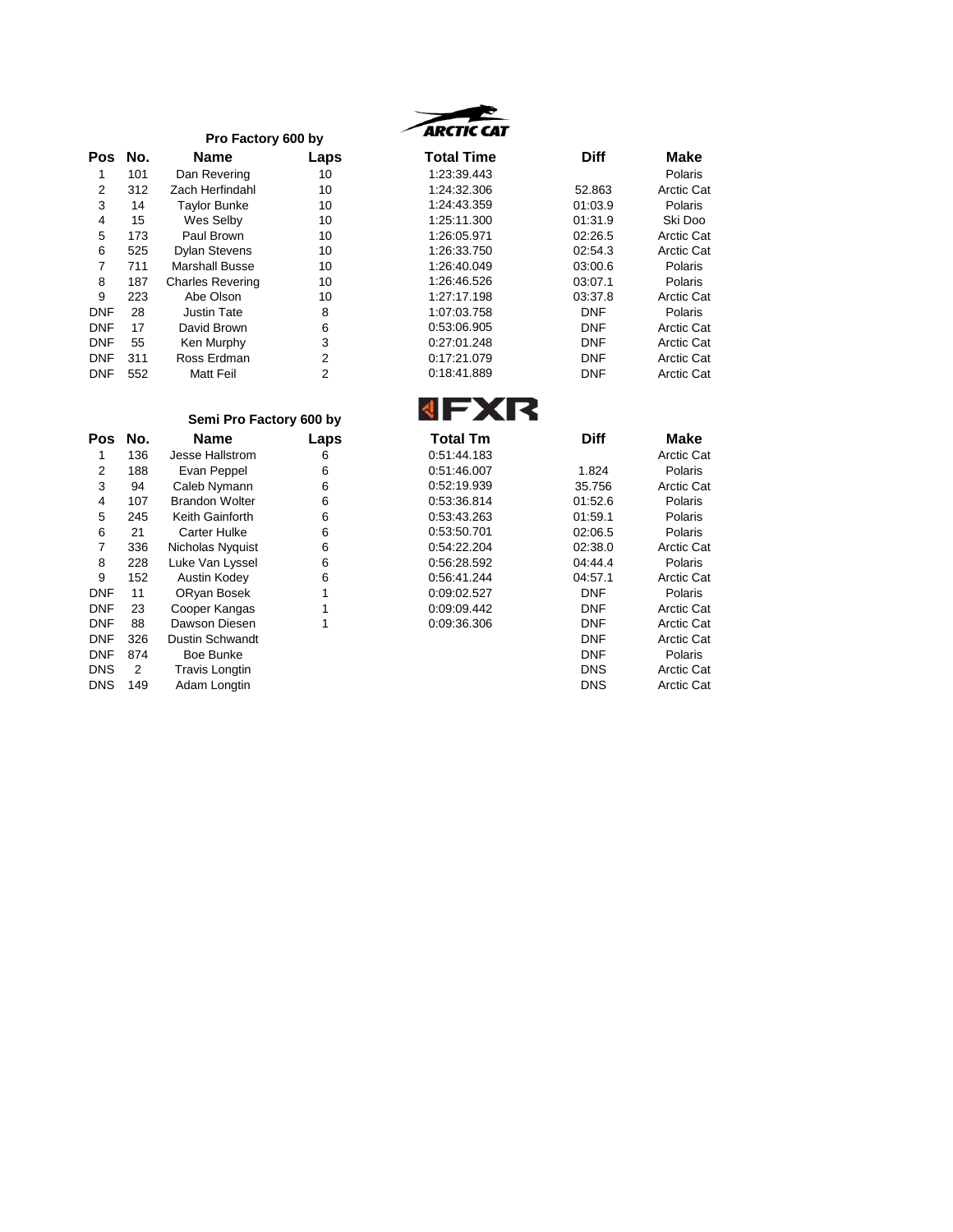|     |     | <b>Sport Stock by</b>  |      | RACING                    |                           |                 |             |             |
|-----|-----|------------------------|------|---------------------------|---------------------------|-----------------|-------------|-------------|
| Pos | No. | <b>Name</b>            | Laps | R <sub>1</sub> . Total Tm | R <sub>2</sub> . Total Tm | <b>Total Tm</b> | <b>Diff</b> | <b>Make</b> |
|     | 215 | Cole Boyd              | 8    | 4 [36:34.099]             | 4 [36:28.224]             | 1:13:02.323     |             | Polaris     |
| 2   | 212 | Derek Kloety           | 8    | 4 [37:49.490]             | 4 (36:57.982)             | 1:14:47.472     | 0:01:45.149 | Arctic C    |
| 3   | 132 | Adam Brandt            | 8    | 4 [38:06.692]             | 4 [37:07.786]             | 1:15:14.478     | 0:02:12.155 | Arctic C    |
| 4   | 444 | Lydia Sobeck           | 8    | 4 [38:02.322]             | 4 137:50.4831             | 1:15:52.805     | 0:02:50.482 | Ski Doo     |
| 5   | 411 | Anakin Bosek           | 8    | 4 [37:57.902]             | 4 [37:57.897]             | 1:15:55.799     | 0:02:53.476 | Polaris     |
| 6   | 339 | Morgan Nyguist         | 8    | 4 [38:29.592]             | 4 [40:57.852]             | 1:19:27.444     | 0:06:25.121 | Arctic C    |
|     | 251 | <b>Trent Reierson</b>  | 8    | 4 [37:54.891]             | 4 [47:21.705]             | 1:25:16.596     | 0:12:14.273 | Arctic C    |
| 8   | 321 | Mavrick Broden         | 4    | 4 [38:24.539]             | 0 <sub>1</sub>            | 0:38:24.539     | 4 Laps      | Arctic C    |
| 9   | 707 | Tommy Coon             | 4    | 4 [38:36.024]             | $0$ $\Box$                | 0:38:36.024     | 4 Laps      | Polaris     |
| 10  | 217 | <b>Braden Sillerud</b> | 4    | $0$ []                    | 4 [39:07.619]             | 0:39:07.619     | 4 Laps      | Arctic C    |
| 11  | 606 | Justin Olson           | 0    |                           |                           |                 |             | Arctic C    |
| 12  | 402 | Savannah Landrus       |      |                           |                           |                 |             | Polaris     |

|   | R1. Total Tm |
|---|--------------|
| 4 | [36:34.099]  |
| 4 | [37:49.490]  |
| 4 | [38:06.692]  |
| 4 | [38:02.322]  |
| 4 | [37:57.902]  |
| 4 | [38:29.592]  |
| 4 | [37:54.891]  |
| 4 | [38:24.539]  |
| 4 | [38:36.024]  |
|   | 0<br>П       |

|     |          |                       |      | RACING                    |                           |                 |             |                   |
|-----|----------|-----------------------|------|---------------------------|---------------------------|-----------------|-------------|-------------------|
| Pos | No.      | <b>Name</b>           | Laps | R <sub>1</sub> . Total Tm | R <sub>2</sub> . Total Tm | <b>Total Tm</b> | <b>Diff</b> | Make              |
|     | 215      | Cole Boyd             | 8    | 4 [36:34.099]             | 4 [36:28.224]             | 1:13:02.323     |             | Polaris           |
|     | 212      | Derek Kloety          | 8    | 4 [37:49.490]             | 4 [36:57.982]             | 1:14:47.472     | 0:01:45.149 | <b>Arctic Cat</b> |
|     | 132      | Adam Brandt           | 8    | 4 (38:06.692)             | 4 [37:07.786]             | 1:15:14.478     | 0:02:12.155 | <b>Arctic Cat</b> |
| 4   | 444      | Lydia Sobeck          | 8    | 4 [38:02.322]             | 4 [37:50.483]             | 1:15:52.805     | 0:02:50.482 | Ski Doo           |
| 5.  | 411      | Anakin Bosek          | 8    | 4 [37:57.902]             | 4 [37:57.897]             | 1:15:55.799     | 0:02:53.476 | Polaris           |
| 6   | 339      | Morgan Nyguist        | 8    | 4 [38:29.592]             | 4 (40:57.852)             | 1:19:27.444     | 0:06:25.121 | <b>Arctic Cat</b> |
|     | 251      | <b>Trent Reierson</b> | 8    | 4 [37:54.891]             | 4 [47:21.705]             | 1:25:16.596     | 0:12:14.273 | <b>Arctic Cat</b> |
| 8   | 321      | Mavrick Broden        | 4    | 4 (38:24.539)             | 0 N                       | 0:38:24.539     | 4 Laps      | <b>Arctic Cat</b> |
| 9   | 707      | Tommy Coon            | 4    | 4 [38:36.024]             | 0 N                       | 0:38:36.024     | 4 Laps      | Polaris           |
| 10  | 217      | Braden Sillerud       | 4    | $0$ []                    | 4 [39:07.619]             | 0:39:07.619     | 4 Laps      | <b>Arctic Cat</b> |
| 11  | 606      | Justin Olson          |      |                           |                           |                 |             | <b>Arctic Cat</b> |
| 12  | $\Delta$ | Savannah Landrue      |      |                           |                           |                 |             | <b>Dolorie</b>    |



| R2. Total Tm  | Total Tm    | <b>Diff</b> | Make    |
|---------------|-------------|-------------|---------|
| 4 (38:28.790) | 1:17:30.144 | 2.572       | Ski Doo |
|               |             |             | - -     |

|         | Pro Factory Vet 40+ by |      | <b>WEBSTERN</b>           |          |                                                |         |
|---------|------------------------|------|---------------------------|----------|------------------------------------------------|---------|
| Pos No. | Name                   | Laps | R <sub>1</sub> . Total Tm | Total Tm | <b>Diff</b>                                    | Make    |
| 196     | Craig Ritzinger        |      | 4 [39:01.354]             |          | 2.572                                          | Ski Doo |
| 28      | Justin Tate_           |      |                           |          |                                                | Polaris |
|         |                        |      |                           |          | <b>R2. Total Tm</b><br>4 58:28.790 1:17:30.144 |         |

|     |     | <b>Sport Improved Stock by</b> |     |  |  |
|-----|-----|--------------------------------|-----|--|--|
| Pos | No. | <b>Name</b>                    | Lap |  |  |
| 1   | 215 | Cole Boyd                      | 8   |  |  |
| 2   | 411 | Anakin Bosek                   | 8   |  |  |
| 3   | 444 | Lydia Sobeck                   | 8   |  |  |
| 4   | 132 | Adam Brandt                    | 8   |  |  |
| 5   | 251 | <b>Trent Rejerson</b>          | 8   |  |  |
| 6   | 212 | Derek Kloety                   | 8   |  |  |
| 7   | 339 | Morgan Nyquist                 | 4   |  |  |
| 8   | 606 | Justin Olson                   | 4   |  |  |
| 9   | 321 | Mavrick Broden                 | 4   |  |  |
| 10  | 707 | <b>Tommy Coon</b>              | ი   |  |  |

#### **Jr 10-13 by**

| Pos | No. | Name                   | Laps |
|-----|-----|------------------------|------|
| 1   | 9   | Reese Novacek          | 6    |
| 2   | 68  | <b>Rielly Clark</b>    | 6    |
| 3   | 871 | <b>Trig Anderson</b>   | 6    |
| 4   | 939 | <b>Bennett Iverson</b> | 6    |
| 5   | 224 | <b>Bryden Diesen</b>   | ี    |

|     |     | <b>Sport Improved Stock by</b> |             | ski-doo                   |                           |                 |             |                   |
|-----|-----|--------------------------------|-------------|---------------------------|---------------------------|-----------------|-------------|-------------------|
| Pos | No. | <b>Name</b>                    | Laps        | R <sub>1</sub> . Total Tm | R <sub>2</sub> . Total Tm | <b>Total Tm</b> | <b>Diff</b> | Make              |
|     | 215 | Cole Boyd                      | 8           | 4 [36:22.807]             | 4 [36:26.782]             | 1:12:49.589     |             | Polaris           |
|     | 411 | Anakin Bosek                   | 8           | 4 [37:50.261]             | 4 [37:29.771]             | 1:15:20.032     | 0:02:30.443 | Polaris           |
| 3   | 444 | Lydia Sobeck                   | 8           | 4 [37:52.418]             | 4 [37:43.046]             | 1:15:35.464     | 0:02:45.875 | Ski Doo           |
| 4   | 132 | Adam Brandt                    | 8           | 4 [38:09.426]             | 4 [37:49.327]             | 1:15:58.753     | 0:03:09.164 | <b>Arctic Cat</b> |
| 5   | 251 | <b>Trent Reierson</b>          | 8           | 4 [37:13.980]             | 4 [39:16.594]             | 1:16:30.574     | 0:03:40.985 | <b>Arctic Cat</b> |
| 6   | 212 | Derek Kloety                   | 8           | 4 [37:32.861]             | 4 [41:29.121]             | 1:19:01.982     | 0:06:12.393 | <b>Arctic Cat</b> |
|     | 339 | Morgan Nyguist                 | 4           | 4 [37:35.618]             | $0$ []                    | 0:37:35.618     | 4 Laps      | <b>Arctic Cat</b> |
| 8   | 606 | Justin Olson                   | 4           | 4 (38:35.019)             | o n                       | 0:38:35.019     | 4 Laps      | <b>Arctic Cat</b> |
| 9   | 321 | Mavrick Broden                 | 4           | 4 [39:35.516]             | 0 N                       | 0:39:35.516     | 4 Laps      | <b>Arctic Cat</b> |
| 10  | 707 | Tommy Coon                     | $\mathbf 0$ |                           |                           |                 |             | Polaris           |
|     |     | Jr 10-13 by                    |             |                           |                           |                 |             |                   |
| Pos | No. | Name                           | Laps        | R <sub>1</sub> . Total Tm | R <sub>2</sub> . Total Tm | Total Tm        | Diff        | Make              |

| 沿点形式         |  |
|--------------|--|
| R1. Total Tm |  |

 $\equiv$ 

| R1. Total Tm  | R <sub>2</sub> . Total Tm | Total Tm    | Diff    | Make              |
|---------------|---------------------------|-------------|---------|-------------------|
| 3 [33:28.692] | 3 [32:16.855]             | 1:05:45.547 | 10:44.2 | Polaris           |
| 3 [33:26.792] | 3 [32:30.912]             | 1:05:57.704 | 10:56.3 | Arctic Cat        |
| 3 [33:22.196] | 3 [33:00.650]             | 1:06:22.846 | 11:21.5 | <b>Arctic Cat</b> |
| 3 [33:43.685] | 3 [33:05.106]             | 1:06:48.791 | 11:47.4 | <b>Arctic Cat</b> |
| 3 [33:54.620] | 3 [35:05.418]             | 1:09:00.038 | 13:58.6 | Arctic Cat        |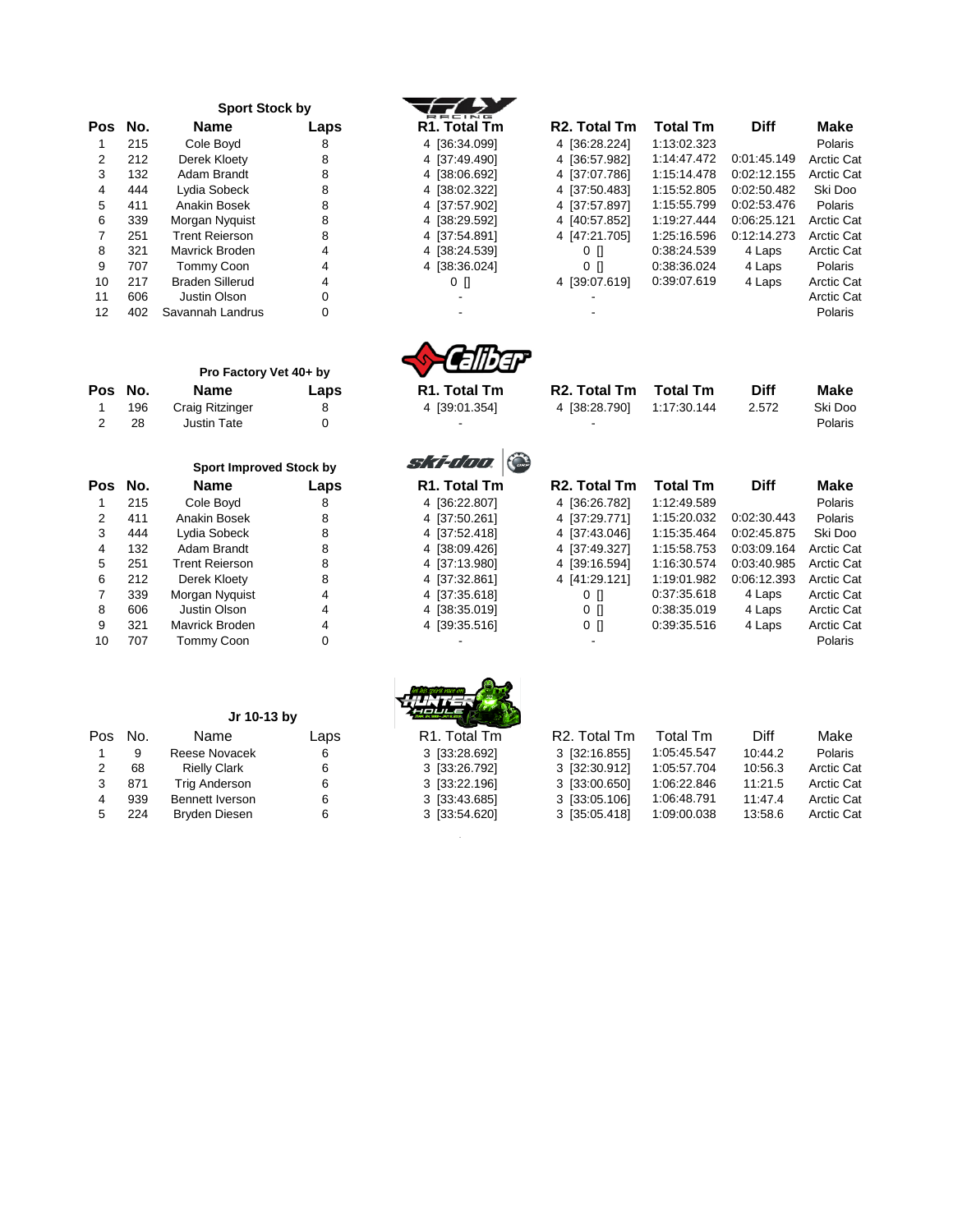

|     | Jr 14-17 by          | صعا  |               |
|-----|----------------------|------|---------------|
| No. | <b>Name</b>          | Laps | <b>R1. To</b> |
| 77  | Aiden Johnson        | 6    | 3 [27:5]      |
| 825 | Keagen Houser        | 6    | 3 [28:3]      |
| 8   | Brady Wadena         | 6    | $3$ [28:2     |
| 325 | Jaxon Hammer         | 6    | 3 [30:2]      |
| 41  | <b>Elliott Clark</b> | 6    | 3 [29:4       |
| 712 | John McGuire         | 6    | 3 [30:4]      |
| 216 | Luke Omang           | 6    | 3 [31:0]      |
| 115 | Dawson Darco         | 3    | $3$ [30:0     |
|     |                      |      |               |

|      |     | Jr 10-13 Girls by    |      |  |  |
|------|-----|----------------------|------|--|--|
| Pos. | No. | Name                 | Laps |  |  |
|      | 110 | <b>Taylor Cloose</b> | 6    |  |  |
| 2    | 12  | <b>Kynsie Diesen</b> | 4    |  |  |
| 3    | 551 | Madyson Landin       | 4    |  |  |

|         |     | Jr 14-17 Girls by    |      |  |  |
|---------|-----|----------------------|------|--|--|
| Pos No. |     | <b>Name</b>          | Laps |  |  |
| 1.      | 354 | <b>Frankie Omang</b> | 6    |  |  |
| 2       | 361 | <b>Katie Clark</b>   | 6    |  |  |

|         |     | Masters 50+ by       |      |  |  |
|---------|-----|----------------------|------|--|--|
| Pos No. |     | <b>Name</b>          | Laps |  |  |
|         | 450 | <b>Todd Severson</b> | 8    |  |  |
| 2       | 36  | Mike Carver          | 8    |  |  |

| Masters 40+ by |  |  |
|----------------|--|--|
|                |  |  |

| Pos No. | <b>Name</b>      | Laps | R <sub>1</sub> . Total Tm | R <sub>2</sub> . Total Tm | <b>Total Tm</b> | <b>Diff</b> | Make              |
|---------|------------------|------|---------------------------|---------------------------|-----------------|-------------|-------------------|
| 450     | Todd Severson    |      | 4 [37:56.639]             | 4 (38:43.421)             | 1:16:40.060     | 03:37.7     | <b>Arctic Cat</b> |
| 36      | Mike Carver      |      | 4 137:48.2431             | 4 (39:01.432)             | 1:16:49.675     | 03:47.4     | <b>Arctic Cat</b> |
| 442     | Dale Cloose      |      | 4 [40:00.778]             | 4 (41:21.349)             | 1:21:22.127     | 08:19.8     | <b>Arctic Cat</b> |
| 156     | Chad Ingebretson |      | 4 [39:59.280]             | 4 141:31.1381             | 1:21:30.418     | 08:28.1     | Polaris           |
| 51      | Jason Lunde      |      |                           |                           |                 |             | <b>Arctic Cat</b> |

|  | Pro Factory Women by |  |
|--|----------------------|--|
|  |                      |  |

|   | Pos No. | <b>Name</b>          | Laps |
|---|---------|----------------------|------|
|   |         | 402 Savannah Landrus | 8    |
| 2 | 444     | Lydia Sobeck         | 8    |
| 3 | 22      | Danika Diesen        | 4    |

| Pos No. |     | <b>Name</b>          | Laps | R <sub>1</sub> . Total Tm | R <sub>2</sub> . Total Tm | <b>Total Tm</b> | <b>Diff</b> | Make       |
|---------|-----|----------------------|------|---------------------------|---------------------------|-----------------|-------------|------------|
|         | 77  | Aiden Johnson        | 6    | 3 [27:55.255]             | 3 [27:06.135]             | 0:55:01.390     |             | Arctic Cat |
|         | 825 | Keagen Houser        | 6    | 3 [28:33.156]             | 3 [27:35.016]             | 0:56:08.172     | 01:06.8     | Arctic Cat |
|         | 8   | Brady Wadena         | 6    | 3 [28:22.570]             | 3 [29:27.876]             | 0:57:50.446     | 02:49.1     | Arctic Cat |
| 4       | 325 | Jaxon Hammer         | 6    | 3 [30:23.886]             | 3 [28:20.203]             | 0:58:44.089     | 03:42.7     | Polaris    |
| 5.      | 41  | <b>Elliott Clark</b> | 6    | 3 [29:42.632]             | 3 [29:28.640]             | 0:59:11.272     | 04:09.9     | Arctic Cat |
| 6       | 712 | John McGuire         | 6    | 3 [30:44.788]             | 3 [31:13.799]             | 1:01:58.587     | 06:57.2     | Arctic Cat |
|         | 216 | Luke Omang           | 6    | 3 [31:04.448]             | 3 [31:54.199]             | 1:02:58.647     | 07:57.3     | Arctic Cat |
|         | 115 | Dawson Darco         | 3    | 3 [30:02.747]             | $0$ $\Box$                | 0:30:02.747     | 3 Laps      | Arctic Cat |

#### **@YAMAHA CENERANORS**

|         | Jr 10-13 Girls by    |      | جد مدد مدمد محدد          |                           |             |         |                   |
|---------|----------------------|------|---------------------------|---------------------------|-------------|---------|-------------------|
| Pos No. | Name                 | Laps | R <sub>1</sub> . Total Tm | R <sub>2</sub> . Total Tm | Total Tm    | Diff    | Make              |
| 110     | <b>Tavlor Cloose</b> | 6    | 3 [37:22.311]             | 3 136:16.0451             | 1:13:38.356 | 18:37.0 | <b>Arctic Cat</b> |
| -12     | Kynsie Diesen        | 4    | 2 [28:53.397]             | 2 [26:55.321]             | 0:55:48.718 | 2 Laps  | <b>Arctic Cat</b> |
| 551     | Madyson Landin       |      | 2 [30:35.781]             | 2 [26:43.180]             | 0:57:18.961 | 2 Laps  | Polaris           |

## WODAS

| Pos No. |      | <b>Name</b>   | Laps | R <sub>1</sub> . Total Tm | R <sub>2</sub> . Total Tm | <b>Total Tm</b> | <b>Diff</b> | Make              |
|---------|------|---------------|------|---------------------------|---------------------------|-----------------|-------------|-------------------|
|         | 354  | Frankie Omang |      | 3 [31:33.467]             | 3 131:31.0381             | 1:03:04.505     | 08:03.1     | <b>Arctic Cat</b> |
|         | -361 | Katie Clark   |      | 3 [34:39.084]             |                           | 1:06:11.395     | 11:10.0     | <b>Polaris</b>    |

### *TDS Trucking*

|         | .             |      |                           |                           |                 |             |                   |
|---------|---------------|------|---------------------------|---------------------------|-----------------|-------------|-------------------|
| Pos No. | <b>Name</b>   | Laps | R <sub>1</sub> . Total Tm | R2. Total Tm              | <b>Total Tm</b> | <b>Diff</b> | <b>Make</b>       |
| 450     | Todd Severson |      | 4 [38:07.556]             | 4 139:21.5571 1:17:29.113 |                 | 04:39.5     | <b>Arctic Cat</b> |
| -36     | Mike Carver   |      | 4 [37:28.636]             | 4 (40:49.627) 1:18:18.263 |                 | 05:28.7     | <b>Arctic Cat</b> |

#### *Christian Transport*

| Pos No. |     | <b>Name</b>      | Laps | R <sub>1</sub> . Total Tm | R <sub>2</sub> . Total Tm | <b>Total Tm</b> | <b>Diff</b> | Make           |
|---------|-----|------------------|------|---------------------------|---------------------------|-----------------|-------------|----------------|
|         | 450 | Todd Severson    |      | 4 [37:56.639]             | 4 (38:43.421)             | 1:16:40.060     | 03:37.7     | Arctic Cat     |
|         | 36  | Mike Carver      |      | 4 [37:48.243]             | 4 (39:01.432)             | 1:16:49.675     | 03:47.4     | Arctic Cat     |
|         | 442 | Dale Cloose      |      | 4 [40:00.778]             | 4 (41:21.349)             | 1:21:22.127     | 08:19.8     | Arctic Cat     |
|         | 156 | Chad Ingebretson |      | 4 [39:59.280]             | 4 (41:31.138)             | 1:21:30.418     | 08:28.1     | <b>Polaris</b> |
|         |     |                  |      |                           |                           |                 |             | .              |

# **CARRA**

| Pos No. |     | <b>Name</b>          | Laps | R <sub>1</sub> . Total Tm | R <sub>2</sub> . Total Tm | Total Tm    | <b>Diff</b> | Make       |
|---------|-----|----------------------|------|---------------------------|---------------------------|-------------|-------------|------------|
|         |     | 402 Savannah Landrus |      | 4 137:24.8341             | 4 57:06.5881 1:14:31.422  |             | 01:41.8     | Polaris    |
|         | 444 | Lvdia Sobeck         |      | 4 137:52.4101             | 4 137:43.0401             | 1:15:35.450 | 02:45.9     | Ski Doo    |
| 3 22    |     | Danika Diesen        |      | 4 58:54.8141              | 0 H                       | 0:38:54.814 | 4 Laps      | Arctic Cat |